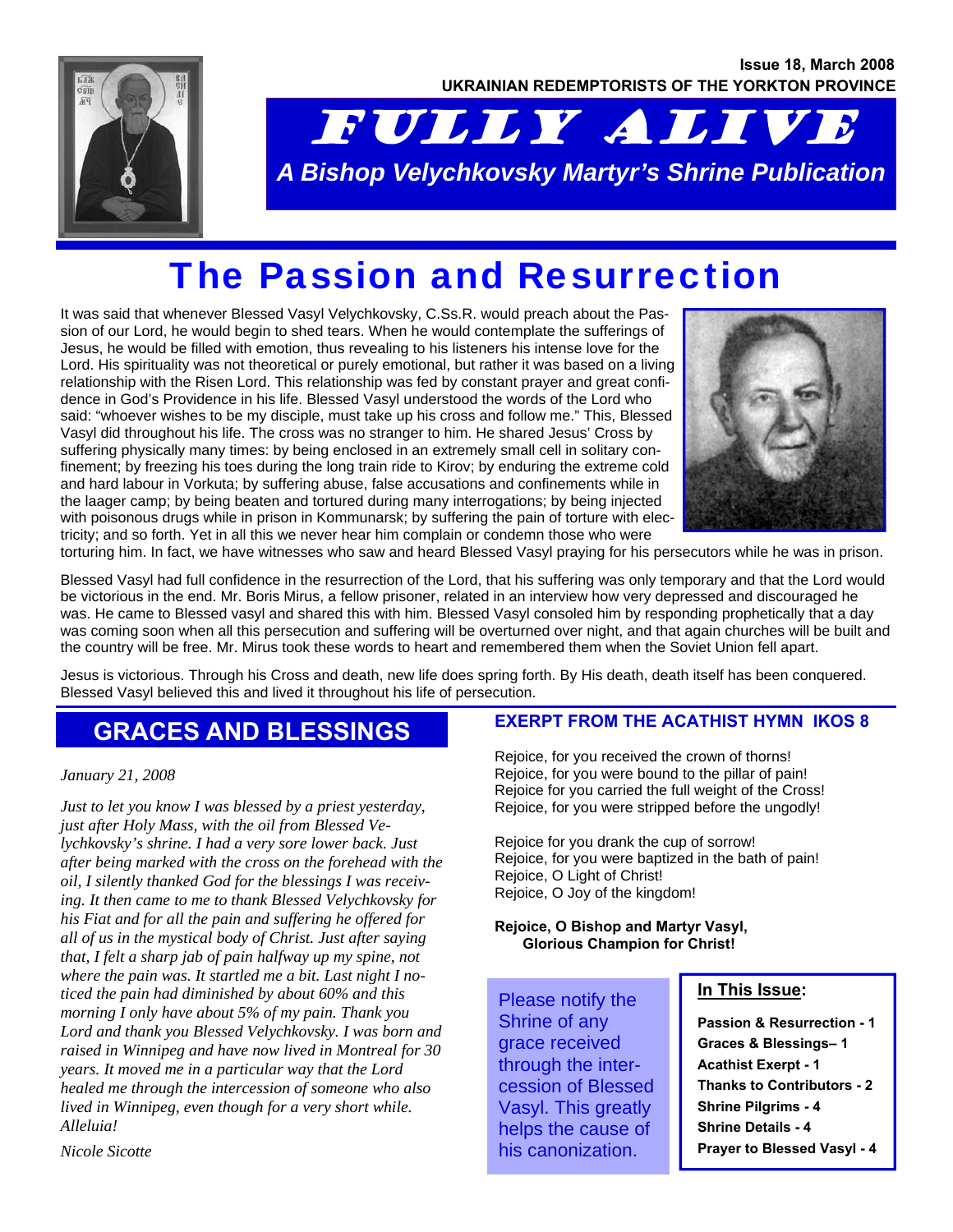## **THANK YOU!!!**

*Your generous donations make it possible for us to conduct our ministry at the Shrine and to promote the knowl-*Thank you to all the contributors to the Bishop *Velychkovsky Martyr's Shrine. May Blessed Vasyl bless each one of you.* 

*Contributions listed below are from December 1st, 2007 until March 15th,2008* 

#### **1000+**

In memory of Fr. Yarolaw Dybka, C.Ss.R.  *Anna Banera Dr. Borislaw & Dorothy Bilash Mary Buriak Katherine Buyachok Patricia Dick Sonia Domitruk Leslie & Caroline Dubowits Michael Dudar & Joanne Peters Orest & Margaret Fedorchuk Olive Gurica Bob & Shirley Halayda Heruvymy Ukrainian Female Quartet Martin Hryniuk Carol & Vladimir Hryniuk-Adamov Orysia Hull Sofia Hull Deacon Victor & Mary Humniski Dan & Bella Kalenchuk Mary Jane Kalenchuk Peter Kisil Anna-Marie & Jerry Konopelny Augustus & Catherine Korchinsky Edith Kotyk Deacon Morris & Martha Kowalchuk Fr. Michael & Marilyn Krochak Dorothy Labay G. Lasko Mary Lazurko Jean Lytwyn Nataliya Markevych Allan & Genevieve Morris Hilda Onyshko Michael & Natalia Orsag George & Olga Palmer Helen Phillips Emile & Sylvia Picklyk Joanna Pidperyhora John & Mary Pidskalny Sam & Laska Renda Julia Saganski Helen Schentag Olga Shutiak Iris Smellie Mary Stasiuk Russel & Alexandra Swatek Kathy Tachynski Mark & Melanie Turgeon Oxana Tymchuk UCWLC Holy Eucharist Branch Toronto Dennis & Steffie Wawrykow John & Beatrice Wilczynski Alexander & Marilyn Woloshyn Walter & Nellie Wowczuk*  Marie Yalowega *William & Kathleen Zambrick Kay Zawortny* 

Josie Fernuik Helen Jakimeczko In memory of grandparents Maria & Myron Kashynsky & Anastasia & Ivan Dmytryshyn *Ivanka Dmytryshyn*  In memory of parents Dan & Tillie Gulenchin & brothers Mike & Bill *Mary Anne Piercy*  John & Yvonne Sirdar Slovak Redemptorist Fathers Don & Karen Solman

#### **500+**

Fr.Theodore Harasymchuk In memory of wife Shirley *Stan Kalupar*  Stan Kyba In memory of father Cecil Semchyshyn *Mark & Diana Semchyshyn* 

#### **100+**

Dr. Kenneth & Josie Bessant Blessed Virgin Mary Sports and Wildlife Club Rt. Rev. Msgr. Michael Buyachok In memory of the Chemerika family *Mike & Margaret Chemerika*  In memory of husband Jack *Dolores Daniels*  For health of children Timothy & Kathy *Katherine Dankiewich*  In memory of Fr. Morris Dzurman, C.Ss.R. *Olga Shutiak Lillian Yuryk*  For health of Fedorchuk & Ostafichuk family *Orest & Margaret Fedorchuk*  In memory of my father Victor Fedorowich *Laurie Kais*  Jean Gilbert Dr. Peter Gnanapragasam Catherine Holmes Michael & Ollie Komarnicki Fr. Josaphat & Joan Korchinski In memory of Alexander & Lidia Kotowycz *John & Martha Baluta*  In memory of husband Stefan *Edith Kotyk*  In memory of Joseph Peter & Anne Kowbel *Fr. Yurij & Dorothy Lazurko*  In honour of Fr. Michael & Marilyn Krochak *St. Michael's Ukr. Cath. Church*  For health of clergy & parishioners *Frank & Cynthia Lischynski*  In memory of Adam & Julia Lega *Natalie Storozuk*  In honour of Frs. Bohdan Lukie & Len Ratushniak *Natalie Storozuk*  In honor of Frs. Lukie, Ratushniak, Bishop Stasiuk *William Bailey* 

In memory of Maurice Lupyrypa *Nell Lupyrypa*  Emil M. Maybo Dr. Joe S. & Janice Mezibroski Gerard & Regina Muench Adrian & Vera Olenick In memory of husband Walter *Bernice Peterniak*  Joanna Pidperyhora Stanley & Darlene Puchniak Redemptorists of Concord In memory of William Ryczak *Don & Denise Chipilski English Ukrainian Bilingual Program Parents Committee Orest & Margaret Fedorchuk Happy Thought Social Club Edith Kotyk Eileen Kuzenko Nancy & Milan Lovenjak Jerry & Christine Maslowsky Marven & Nell O'Neil OLPH CHOIRS Phyllis Sianchuk Christina Sikorsky Stan & Luba Sirdar Greg & Sonia Udod*  Julia Saganski Jimmy Sawchuk Joe & Liz Senderewich In memory of Emil Sereda *Peter & Glikeria Iwanuck*  Jean Shymko Lillian Sianchuk In memory of Patriarch Joseph Slipyj *Fr. Bohdan Borowec*  In honour of grandchildren Macara Faith Slobodian & Austin Eric Lavallee *Ronald & Adel Slobodian*  In memory of Nick Sopiwnyk  *Dan & Bella Kalenchuk*  St. Michael's UCWLC In honour or Bishop Peter Stasiuk, C.Ss.R.  *Mary Stasiuk*  Helen Stockburn Michael & Sophia Tataryn Joan Turek U.C.W.L.C. Blessed Virgin Mary Branch Ukr. Cath. Church of the Assumption Ukr. Cath. Parish of the Blessed Virgin Mary In memory of John Warrenchuk *Ernie & Diane Mee Kathleen Warrenchuk*  In memory of Rosalia & Dmytro Wowczuk *Walter & Nellie Wowczuk*  In honour of Nichola & Annsotia Zawada & Nicholas & Matrona Pisiak *Ned & Susan Pisiak*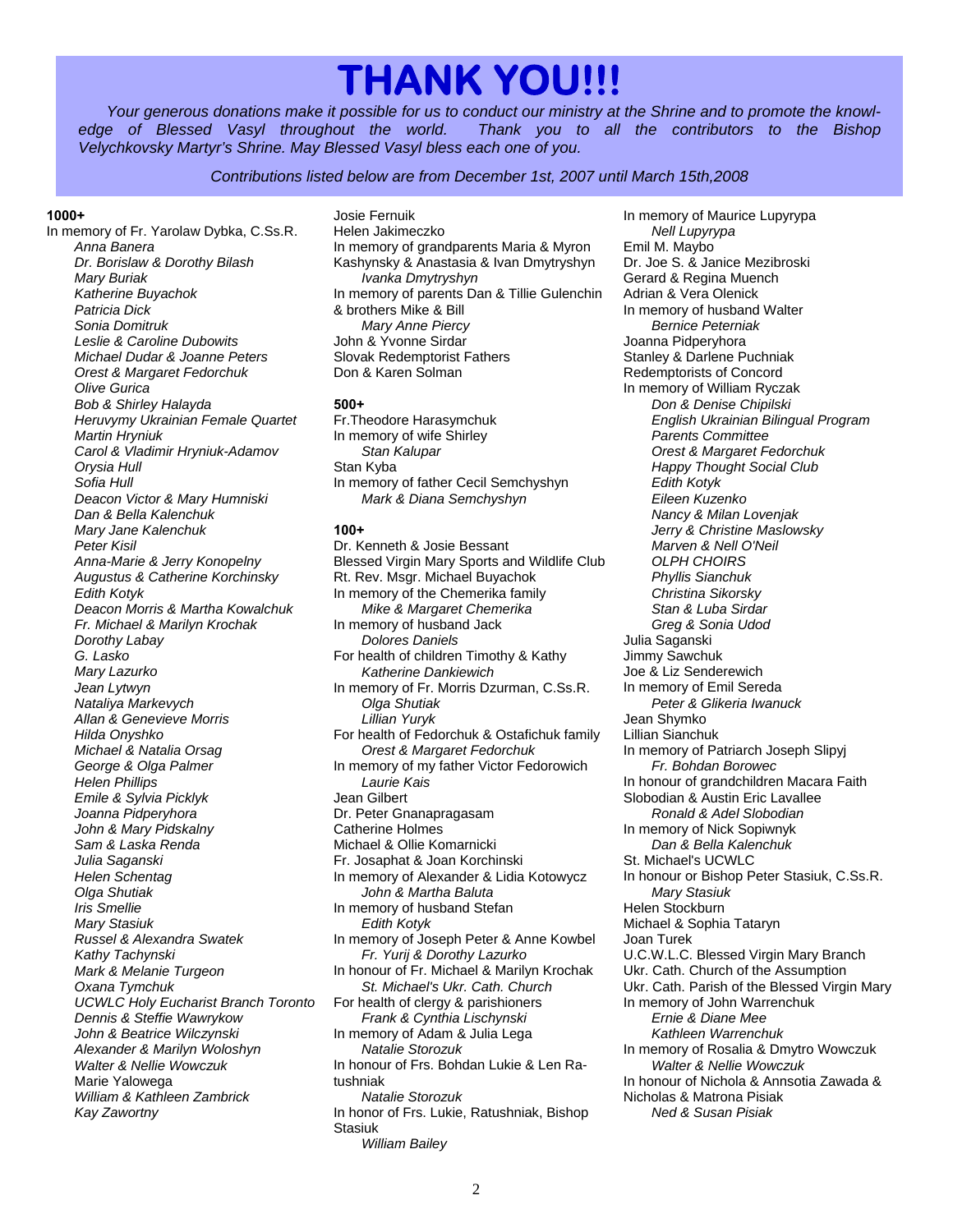<100 Maria Bachynsky Doreen & Josephine Baddon Jennie Bailley In memory of Ken Bailey *Anna Banera*  For health of Orest Bashutskyy *Fr. Volodymyr Bashutskyy*  Flora Beaulieu In memory of husband John *Nelle Bereza*  In memory of Marianne *William & Genevieve Berezny*  Bishop's Chancery Eparchy of Edmonton In memory of Myron *Elsie Borecky*  Hazel J. Borodey In honour of granddaughter Kaitlyn *Hazel J. Borodey*  Roman & Stepaniya Bouina God's blessings for family members *Ewhen & Stephanie Brenycz*  In memory of Buriak & Yaremo family *Mary Buriak*  Adella Byblow Paul & Adeline Carbotte John Chomik In memory of parents Mary & Mike *John M. Chomyn*  Michael Chorney Ron & Evelyn Cinch In memory of Rita Chomiak *Olive Gurica*  In memory of Emma Coupal & Betty Hrycak *John M. Chomyn*  Irene Cwiak Gordon & Louise Danylchuk Lena Derkach Marianne Derkach Veronica Domingo In memory of husband Eloy *Veronica Domingo*  Iwan Dubickyj Heath of daughter Lorraine *Stan & Eileen Dudzic*  In memory of Ulrich Flashberger *Peter & Glikeria Iwanuck*  Lew & Lubow Figol For health of Martin Fydirchuk *Orest & Margaret Fedorchuk*  Marcella Garner Art & Sylvia Gazdewich Wayne & Mary Haddad In memory of Mike & Sharon Hood *Diane Hood* 

In memory of Walter & Pearl Huchko & John & Anna Rogaski *Adam & Jennie Huchko*  Bonita Hunter-Eastwood In memory of my wife Yaraslava *Iwan Iwanchuk*  Helen Jakimeczko Mary Jane Kalenchuk In memory of Rev. Fr. Mitrat John Kristalovich *William J. Karlicki*  Janice Klemick Ben V. & Violet Kluk Knights of Columbus, St. Anne Council No. 10551 In memory of Harry *Lucy Kohm*  Mary Kohut Mary Kokolski Albert Kosowan Jean Kowbel In memory of Mike and Pearl Kozakewich *Bill Bereziuk*  Fr. Michael & Marilyn Krochak In honour of Fr. Michael Krochak *St. Michael's UCWLC*  In memory of husband John Stephanie Kupskay In memory of husband Michael *Mary Kuzminski*  Bernard & Marjorie Lapchuk Mary Lazurko In memory of Fred *Mary Lazurko*  In memory of brother Bill Hayka *Millie Lefko*  Derek & Barbara Longfield In memory of Nicholas & Elizabeth Lozinsky *Dr. Joseph Lozinsky*  Walter Lukey Gary & Jan Lukie In memory of John, Helen, Mary & Rose Lukie  *Olive Gurica*  In memory of Rose Lukie *Metro Lukie*  Mary & Allen Marcinkow In memory of cantor Joe Michalchuk *Kolin & Ela Berglund*  Marian Moshansky In honour of Perry *Ed & Nettie Nakonechny*  E.J. Natyna Metro M. Nazar In memory of husband Stephen *Olive Nebozenko* 

In memory of husband Dan *Anne Obuck*  In memory of Andrew *Albert & Margaret Otchenash*  George & Olga Palmer Richard & Shyanne Parks Anne Pasieczka Onufry & Olga Pekarsky Health of Steve Petrychyn & Anne Chay and relatives *John M. Chomyn*  Bernice Poworoznyk Michael &Verna Rawlyk In memory of husband Michael *Jean Roshko*  Lorne & Olga Sakundiak Helen Schentag Anne Shpak In memory of Julia Shpytkovsky *Andy & Lecia Shpytkovsky*  Nestor R. Shular Darlene Sidak Mary Sinclair In memory of my father John Skulski *Stefanie Buzma*  Terry & Gladys Sloboda Lena Smaluck Iris Smellie Joseph C. Stangl For health of John Stebner *Orest & Margaret Fedorchuk*  In memory of husband Zenon *Jenny Swydnycky*  Harry & Marika Szkwarek In memory of Stefania Tarasiuk *Vera Chaykovska Harry & Marika Szkwarek*  In memory of Rose Tesarski *Stan & Luba Sirdar*  In memory of husband Alex *Sonia Thachek*  In memory of Anna Tracz *J.P. Kutcher*  In memory of Michael Kuzinski *Kathleen Warrenchuk*  Fr. Andrij & Lydia Wasylinko A. Winkler Peter Wozney Marie Yalowega Vi Zabinsky Flora Zaharia William & Kathleen Zambrick Frank & Nellie Zeaton In memory of Anton & Magdolene Oshust *Ann Zulak*  Richard & Verlee Zulyniak



## **Father Yaroslaw Dybka, C.Ss.R. 1930 – 2008**

The Redemptorists thank all those who contributed to the Bishop Velychkovsky Marytyr's Shrine in memory of their confrere, Fr. Yaroslaw Dybka, C.Ss.R. Fr. Russ, our former Provincial, was a great missionary preacher who preached many missions and retreats across North America and Ukraine. He was a spiritual father to many by his wisdom, gentleness and great love for our Lord. He had a strong personal devotion to Blessed Vasyl and in recent years would often preach using Blessed Vasyl's example of holiness and martyrdom. May God grant him everlasting memory!

#### **ВІЧНА ЙОМУ ПАМ'ЯТЬ!**